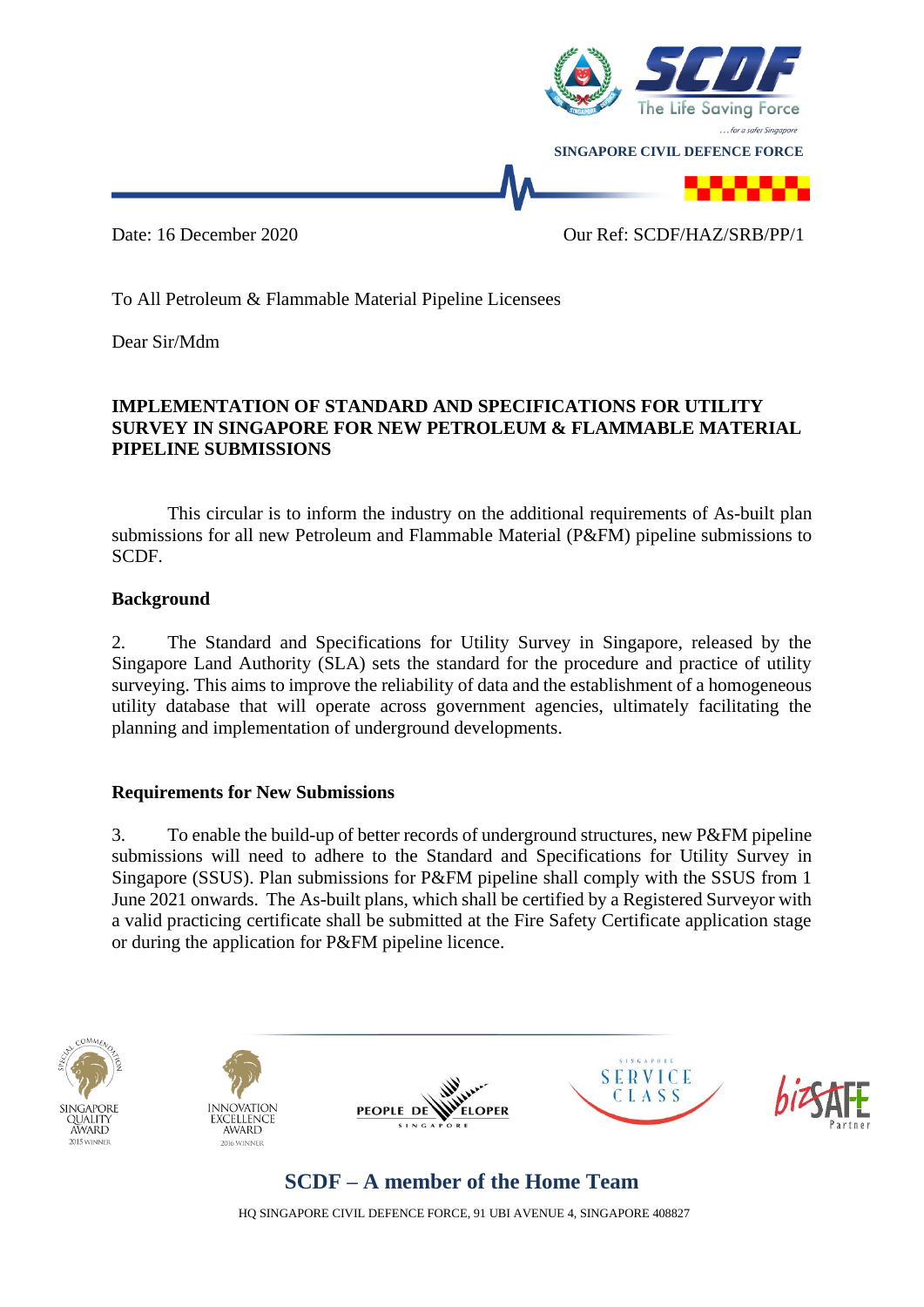4. The As-built plans shall be provided in either EsriShapefile(.shp), AutoCAD(.dwg) or MicroStation(.dgn) formats.

5. The As-built plans shall provide all the required attributes of the pipeline listed in Table 1 as follows:

| S/No  | <b>Attribute Name</b>       | Attribute domain | Requirements                                                                    |
|-------|-----------------------------|------------------|---------------------------------------------------------------------------------|
|       |                             | (Exhaustive)     |                                                                                 |
| a.    | X, Y, Z Coordinates         |                  | $\underline{X}$ and $\underline{Y}$                                             |
|       |                             |                  | -Easting, Northing.                                                             |
|       |                             |                  | To be captured at:                                                              |
|       |                             |                  | For straight lines: Not exceeding<br>20 m intervals                             |
|       |                             |                  | For curved lines: As determined<br>by the Registered Surveyor<br>Salient points |
|       |                             |                  | $\underline{Z}$                                                                 |
|       |                             |                  | -Invert level with respect to<br>Singapore Height Datum (SHD)<br>-Unit: m       |
|       |                             |                  | To be captured at:                                                              |
|       |                             |                  | For straight lines: Not exceeding<br>20 m intervals                             |
|       |                             |                  | For curved lines: As determined<br>by the Registered Surveyor<br>Salient points |
|       |                             |                  | Data type: Double (to 3 decimal<br>places)                                      |
| $b$ . | <b>External Diameter of</b> |                  | Unit: mm                                                                        |
|       | Pipes                       |                  | Data Type: Integer                                                              |











# **SCDF – A member of the Home Team**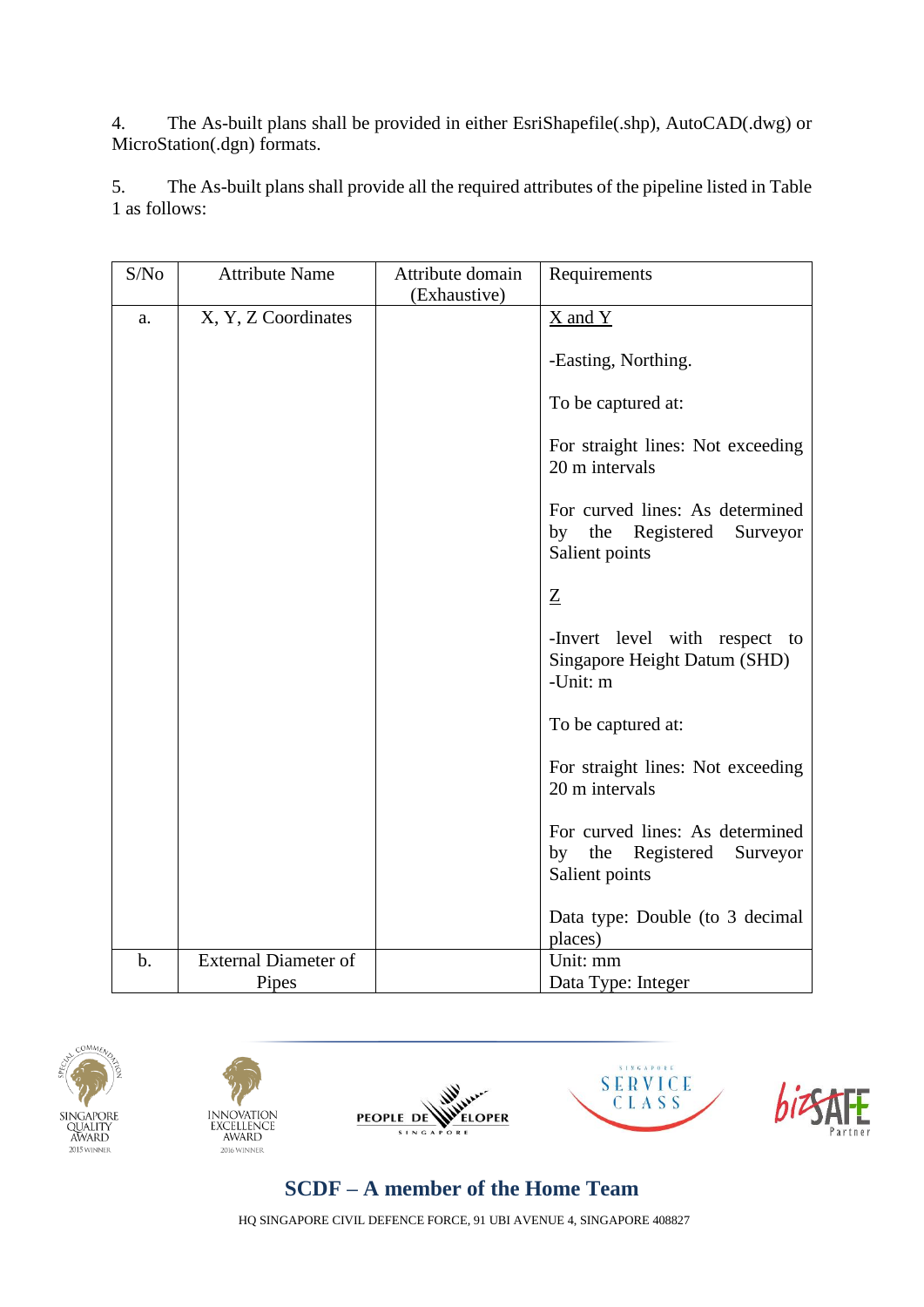| $C_{\bullet}$  | <b>External Diameter of</b> |                        |                                                                                                                                                                                                                                                                            |
|----------------|-----------------------------|------------------------|----------------------------------------------------------------------------------------------------------------------------------------------------------------------------------------------------------------------------------------------------------------------------|
|                | <b>Concrete Sleeves</b>     |                        |                                                                                                                                                                                                                                                                            |
| d.             | Quality                     | 1,2,3,4,5              | $(1) \pm 100$ mm<br>$(2) \pm 300$ mm<br>$(3) \pm 500$ mm<br>(4) Unknown accuracy<br>(5) Trenchless method<br>All new lines/ points must be<br>surveyed to $\pm 100$ mm accuracy,<br>unless otherwise permitted by<br>SCDF for special circumstances.<br>Data Type: Integer |
| e.             | Date of Last Survey         |                        | Data<br>Type:<br>Date<br>(in<br>DD/MM/YYYY)                                                                                                                                                                                                                                |
| f.             | Surveyed by                 |                        | <b>Registered Surveyor Company</b><br>Name<br>Data Type: String                                                                                                                                                                                                            |
| g.             | <b>Status</b>               | Abandoned,<br>Existing | Data Type: String                                                                                                                                                                                                                                                          |
| h.             | Date of Installation        |                        | Data of Installation of pipes<br>Data Type: Date (in<br>DD/MM/YYYY)                                                                                                                                                                                                        |
| $\mathbf{i}$ . | Type of Contents            |                        | Data Type: String                                                                                                                                                                                                                                                          |

#### Table 1

6. Please convey the contents of this circular to members of your Institution/Association/ Board. The circular is also available in SCDF website: [http://www.scdf.gov.sg.](http://www.scdf.gov.sg/)

7.. Should you have any enquiries, please feel free to contact:

Miss Claire Yeo @ 68483560 or email at [claire\\_yeo@scdf.gov.sg.](mailto:claire_yeo@scdf.gov.sg)

Mr Kelvin Wong Weng Kuin @ 68481484 or email at wong\_weng\_kuin@scdf.gov.sg.











# **SCDF – A member of the Home Team**